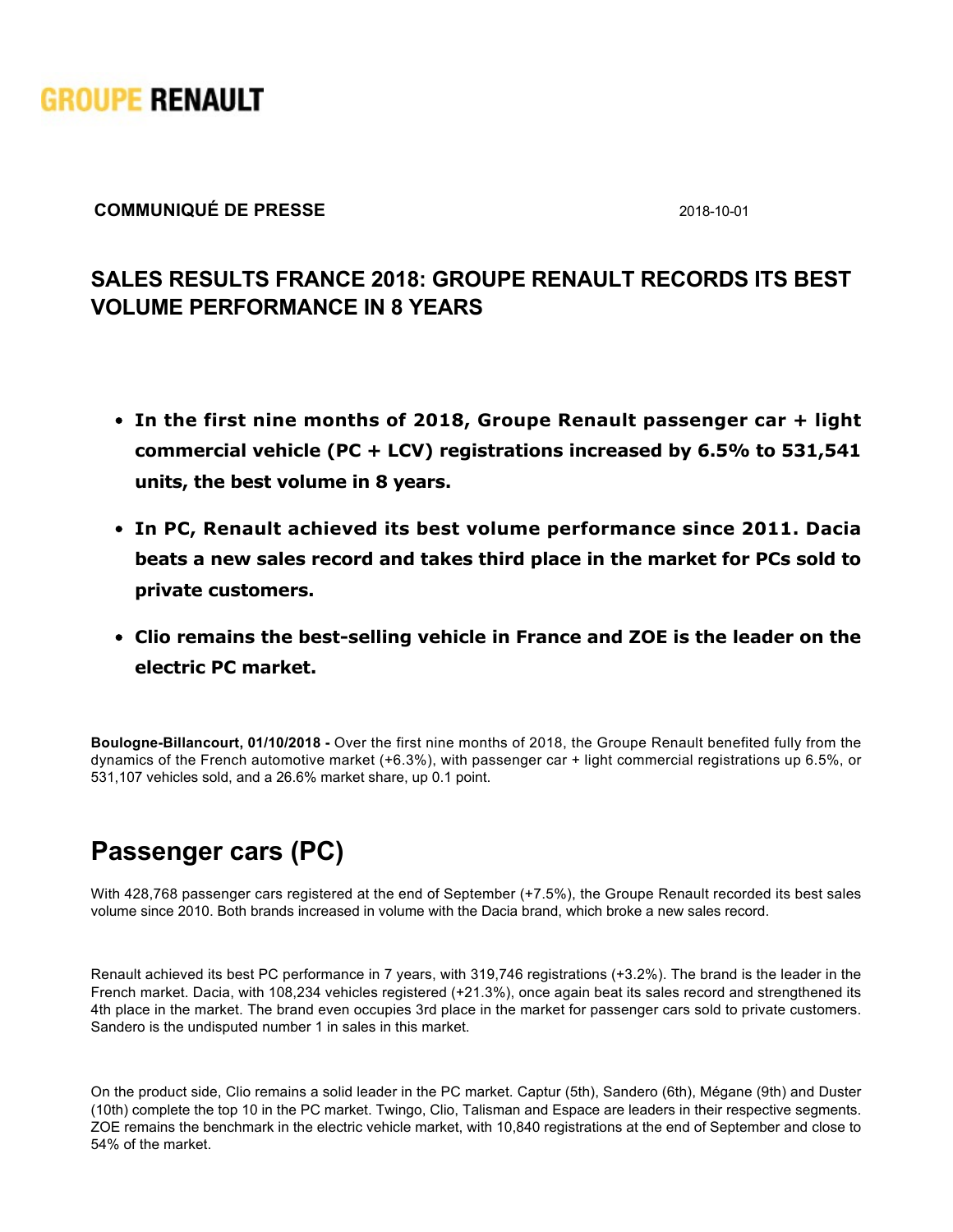## **Light commercial vehicles (LCV)**

The Renault brand, the historical market leader, recorded its best volume in 10 years in the first nine months of the year. Sales volumes increased by 3% to 101,786 units.

Renault placed 3 vehicles in the top 5 with Kangoo in first place, Master 3rd and Clio 4th. Kangoo Z.E. is the undisputed leader in the utility electric market with a market share close to 64%. Sales volumes increased by 64.6%.

*"The French market, despite an expected slowdown in September, remains at a sustained level for the first nine months. Groupe Renault was able to take full advantage of this growth. The global impact of the automotive industry, the arrival in our ranges of new, more efficient and more fuelefficient engines and the constant commitment of our network allow us to look forward to the last part of the year with confidence,"* said **Philippe Buros, Renault Group Sales Director France.**

|                             | September 2018 alone |                        |                               |                   |  |
|-----------------------------|----------------------|------------------------|-------------------------------|-------------------|--|
|                             | <b>Volume</b>        | <b>vs. Y-1</b><br>(% ) | <b>Market</b><br>share $(\%)$ | $vs. Y-1$<br>(pt) |  |
| TIV PC + LCV                | 183,390              | $-11.1$                |                               |                   |  |
| <b>TIV PC</b>               | 148,752              | $-12.8$                |                               |                   |  |
| <b>TIV LCV</b>              | 34,638               | $-2.6$                 |                               |                   |  |
| Groupe Renault PC+LCV       | 48,382               | $-14.9$                | 26.4                          | $-1.2$            |  |
| <b>Groupe Renault PC</b>    | 37,489               | $-17.8$                | 25.2                          | $-1.5$            |  |
| <b>Groupe Renault LCV</b>   | 10,893               | $-3.2$                 | 31.4                          | $-0.2$            |  |
| <b>Renault brand PC+LCV</b> | 38,904               | $-18.8$                | 21.2                          | $-2$              |  |
| Renault brand PC            | 28,111               | $-23.5$                | 18.9                          | $-2.6$            |  |
| <b>Renault brand LCV</b>    | 10,793               | $-3.3$                 | 31.2                          | $-0.2$            |  |
| Dacia brand PC+LCV          | 9,453                | $+5.6$                 | 5.2                           | $+0.8$            |  |
| Dacia brand PC              | 9,353                | $+5.5$                 | 6.3                           | $+1.1$            |  |
| Dacia brand LCV             | 100                  | $+12.4$                | 0.3                           | 0                 |  |